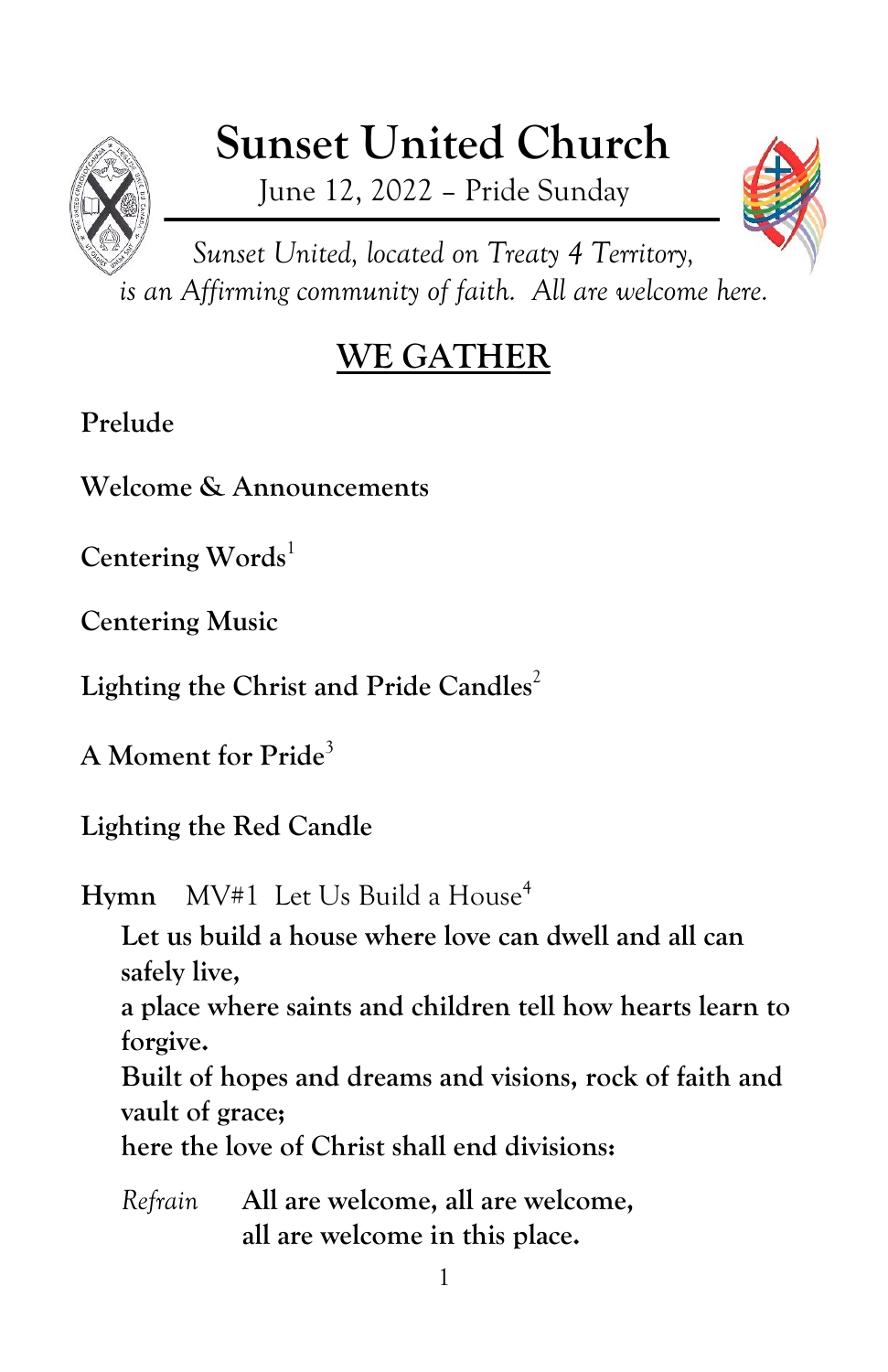**Let us build a house where prophets speak, and words are strong and true,**

**where all God's children dare to seek to dream God's reign anew.**

**Here the cross shall stand as witness and as symbol of God's grace;**

**here as one we claim the faith of Jesus:**

|  | Refrain All are welcome, all are welcome, |
|--|-------------------------------------------|
|  | all are welcome in this place.            |

**Let us build a house where hands will reach beyond the wood and stone**

**to heal and strengthen, serve and teach, and live the Word they've known.**

**Here the outcast and the stranger bear the image of God's face;**

**let us bring an end to fear and danger:**

*Refrain* **All are welcome, all are welcome, all are welcome in this place.**

**Let us build a house where all are named, their songs and visions heard**

**and loved and treasured, taught and claimed as words within the Word.**

**Built of tears and cries and laughter, prayers of faith and songs of grace;**

**let this house proclaim from floor to rafter:**

*Refrain* **All are welcome, all are welcome, all are welcome in this place.**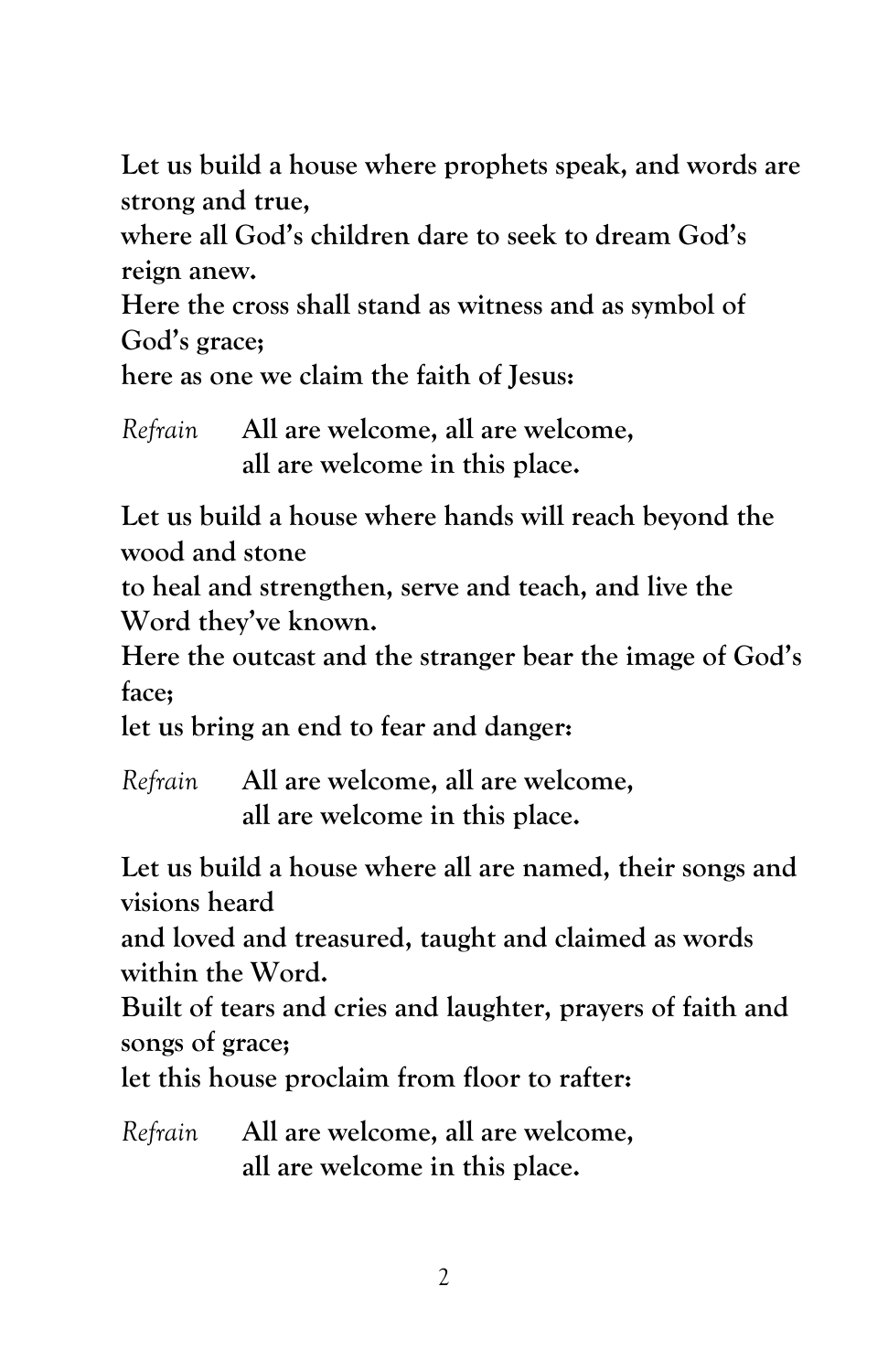**Opening Prayers** Creating God – God beyond Gender, **Who makes no mistakes, Who surprises us always, Who molded the first person both male and female, who molded the first non-gendered person who loves all creation.** Help us to love the diversity of your creation. **Help us accept all varieties of gender in ourselves and in others.** Help us celebrate those who are different from us **That we may learn to love each other as you love us, We ask this in the name of Jesus Christ, Both human and divine.** Creating God – God of mercy **As we have acknowledged the diversity In this amazing world, Created in atoms and molecules But with an underlying spirit of mystery, We must also admit that, At times, We have forgotten the wonders Of that diversity. We have longed for things to be familiar And as they have always been. We know that the great religious traditions Have caused harm in the past And continue to cause pain To those who express their being In ways different than the majority. We know, too, that we individually,**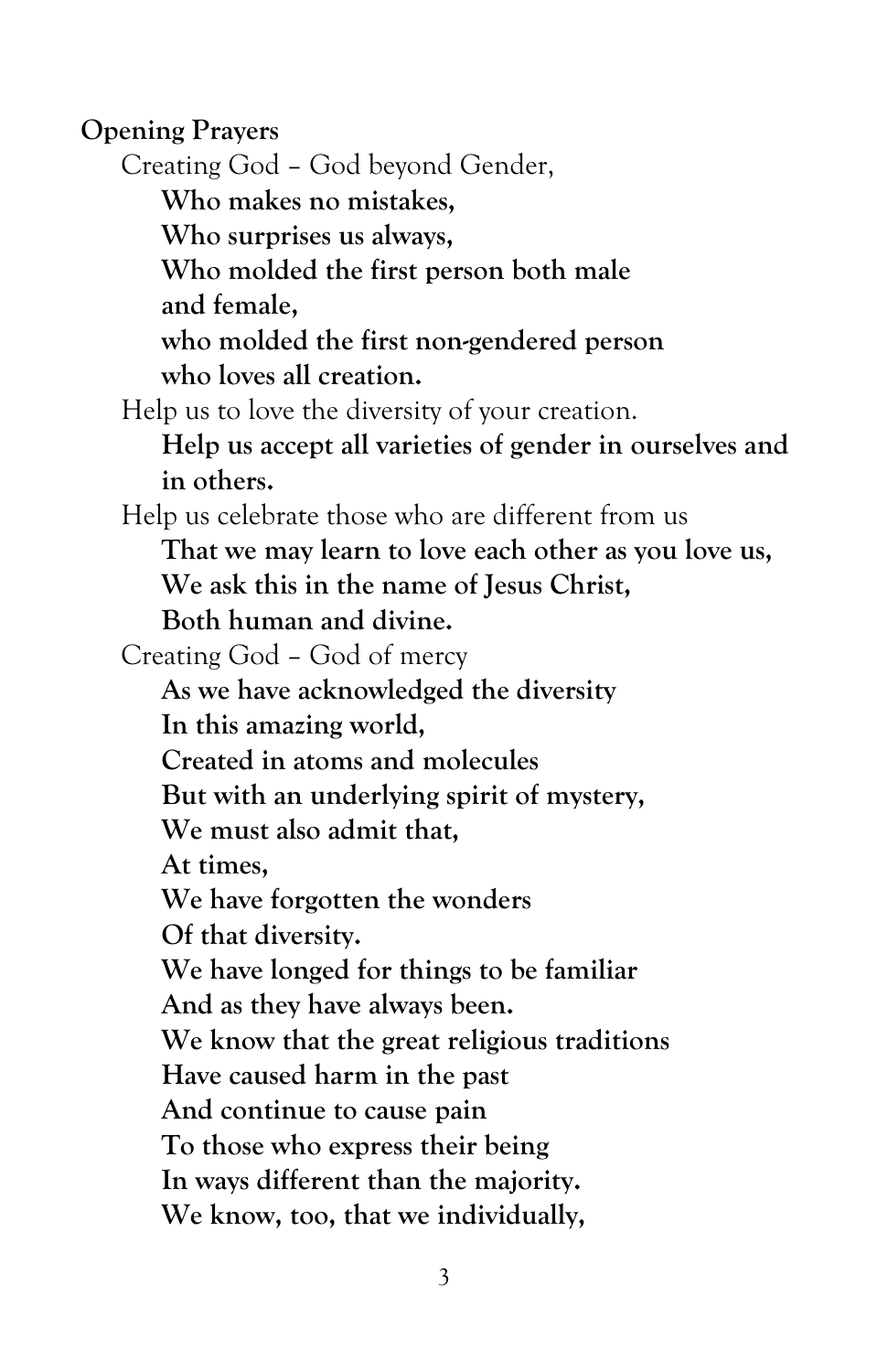**Both intentionally and unintentionally, Have rejected and shunned those Who are not like us. For this we are truly sorry And ask your patience As we learn to strive for ways To be more inclusive And celebrate all in this wondrous world. Amen.**

**Lighting the Orange Candle**

Hymn MV#12 Come Touch Our Hearts<sup>5</sup> (v. 1) **Come touch our hearts that we may know compassion, from failing embers build a blazing fire; love strong enough to overturn injustice, to seek a world more gracious, come touch and bless our hearts.**

**Sharing the Story**

**Hymn** MV#62 There Is Room for All<sup>6</sup> **There is room for all in the shadow of God's wing; There is room for all, sheltered in God's love. And I rejoice and sing, "My refuge and my rock, in whom I trust." There is room for all, there is room for all!**

## **WE LISTEN**

**Scripture** Acts 15:5-13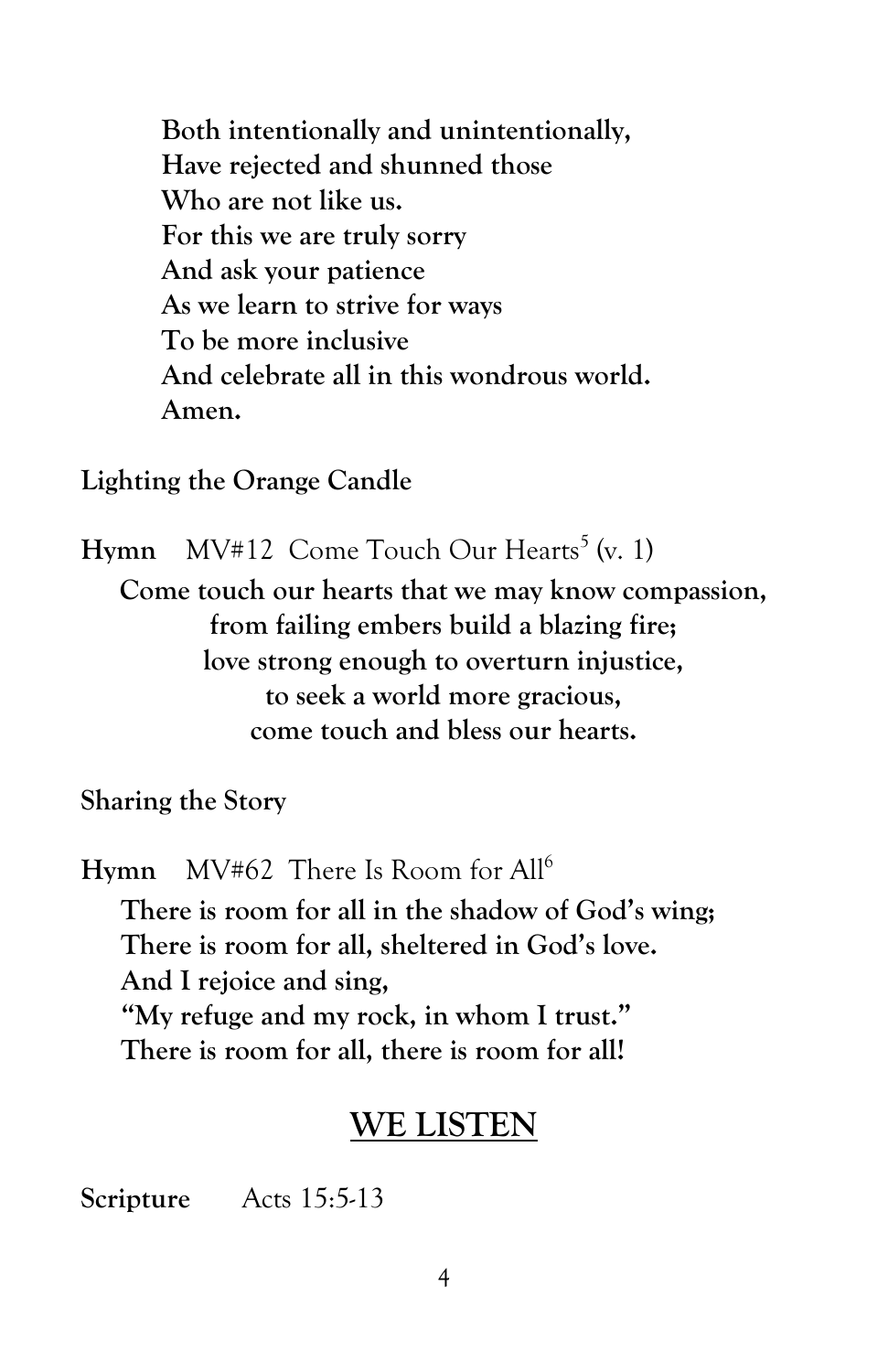**Lighting the Yellow Candle**

**Special Music**

**Reflection**

Hymn MV#21 Open Our Hearts<sup>7</sup>

**Open our hearts, open our minds. Open our lives to you O loving God.**

**Pride Stories: Three stories from LGBTQIA+ and 2S People and Allies**

**Story 1**

**Lighting the Green Candle**

**Sung Response** MV#154 Deep in Our Hearts<sup>8</sup> (v. 1) **Deep in our hearts there is a common vision; Deep in our hearts there is a common song; Deep in our hearts there is a common story; Telling creation that we are one.**

**Story 2**

**Lighting the Blue Candle**

**Sung Response** MV#154 Deep in Our Hearts<sup>8</sup> (v. 2) **Deep in our hearts there is a common purpose, Deep in our hearts there is a common goal, Deep in our hearts there is a common message, Justice and peace in harmony.**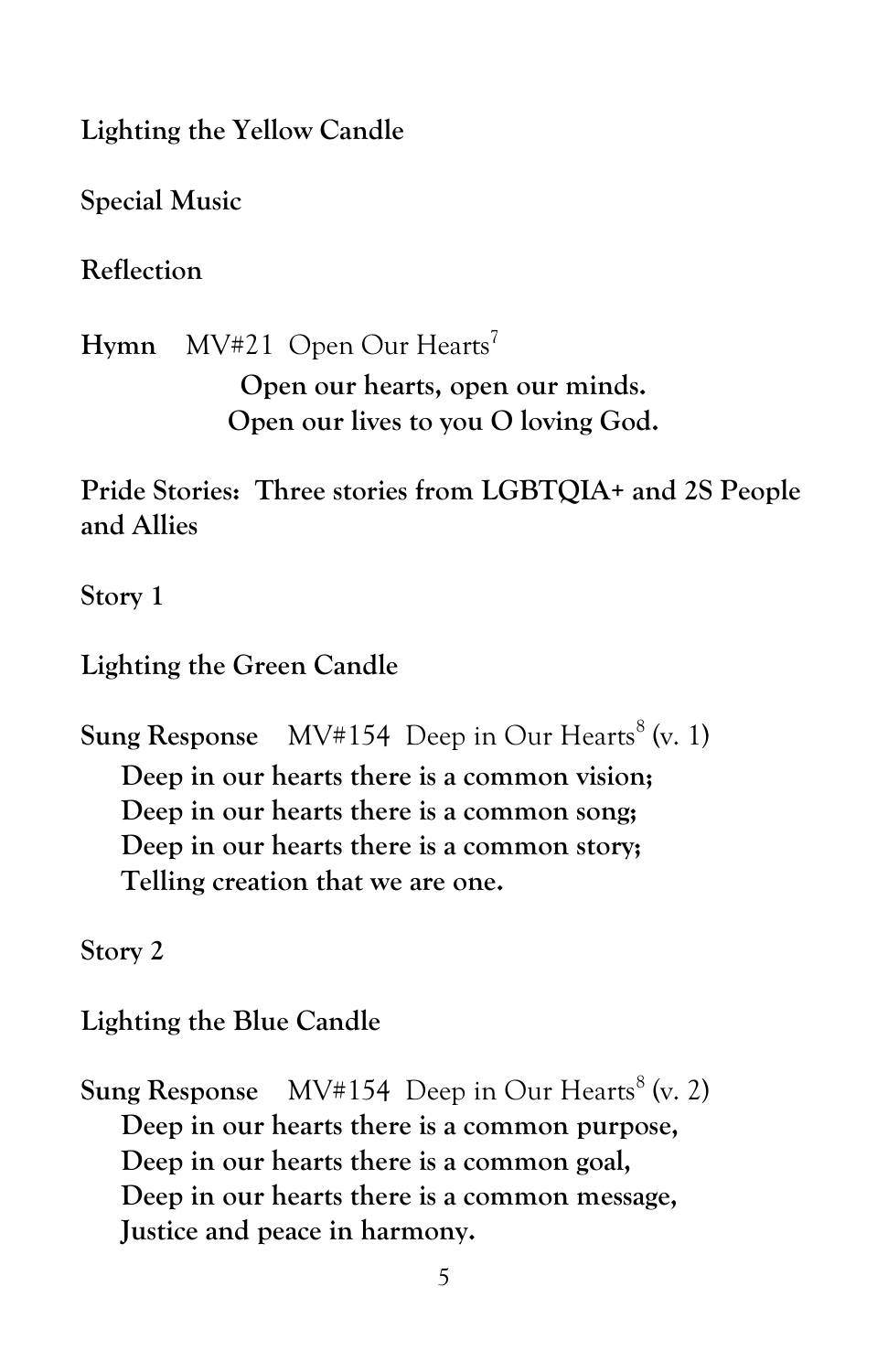#### **Story 3**

#### **Lighting the Purple Candle**

**Sung Response** MV#154 Deep in Our Hearts<sup>8</sup> (v. 3)

**Deep in our hearts there is a common longing; Deep in our hearts there is a common theme; Deep in our hearts there is a common current; Flowing to freedom like a stream.**

#### **Reflection**

#### **Lighting the Pink Candle**

**Sung Response** MV#154 Deep in Our Hearts<sup>8</sup> (v. 4) **Deep in our hearts there is a common vision; Deep in our hearts there is a common song; Deep in our hearts there is a common story; Telling creation that we are one.**

**Dedication of the Offering**

**Offertory Hymn** VU#538 For the Gift of Creation<sup>9</sup> **For the gift of creation, the gift of your love, and the gift of the Spirit by which we live, we thank you and give you the fruit of our hands. May your grace be proclaimed by the gifts that we give.**

**Prayers of the Community and the Lord's Prayer Our Father, who art in heaven, hallowed be thy name. Thy kingdom come, Thy will be done on earth as it is in heaven. Give us this day our daily bread; and forgive us**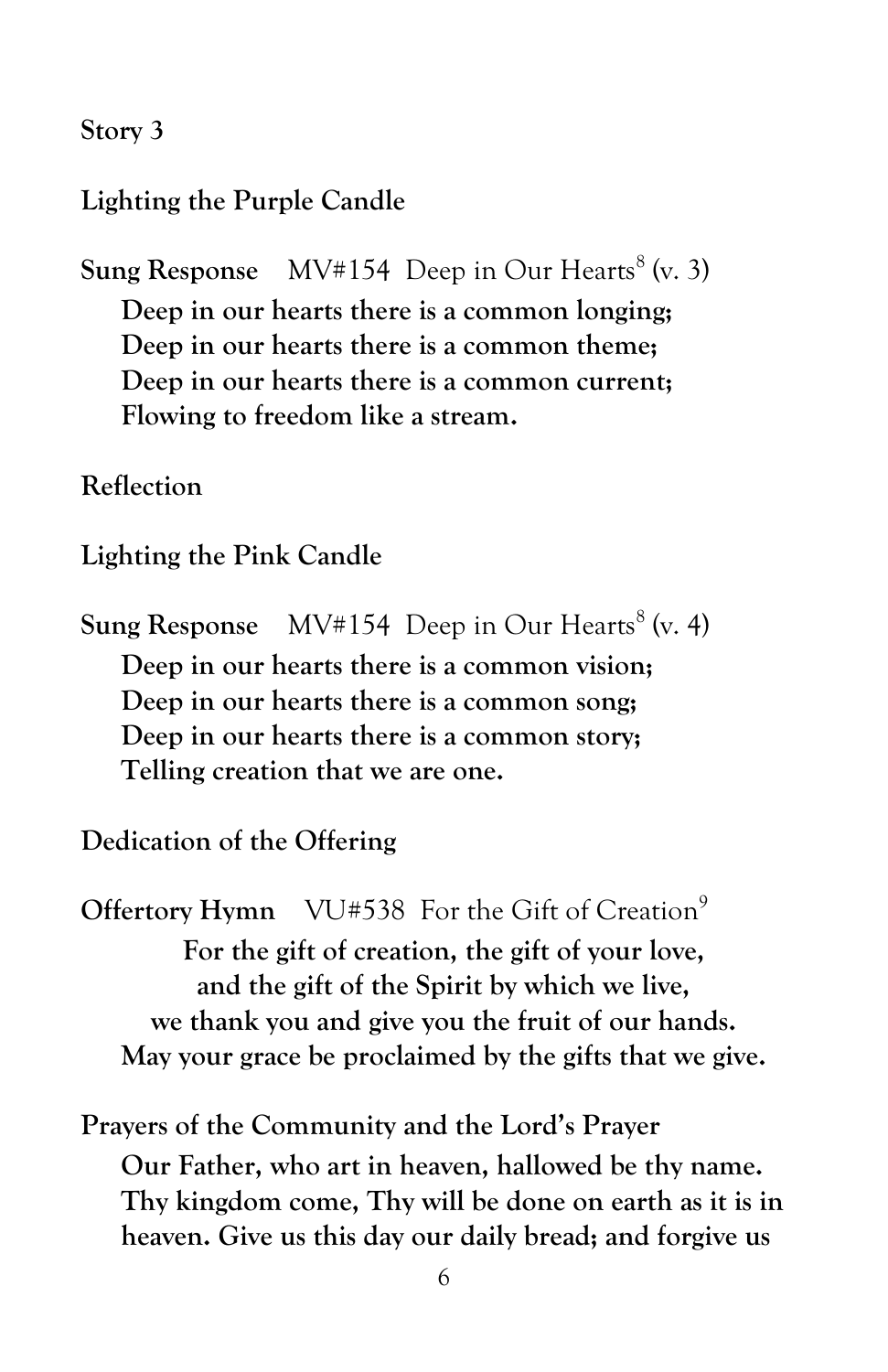**our trespasses, as we forgive those who trespass against us; and lead us not into temptation, but deliver us from evil. For thine is the kingdom, and the power, and the glory, for ever and ever. Amen.**

Hymn MV138 My Love Colours Outside the Lines<sup>10</sup>

**My love colours outside the lines, exploring paths that few could ever find; and takes me into places where I've never been before, and opens doors to worlds outside the lines.**

**My Lord colours outside the lines, turns wounds to blessings, water into wine; and takes me into places where I've never been before and opens doors to worlds outside the lines.**

*Refrain* **We'll never walk on water if we're not prepared to drown, body and soul need a soaking from time to time. And we'll never move the gravestones if we're not prepared to die, and realize there are world's outside the lines.**

**My soul longs to colour outside the lines, tear back the curtains, sun, come in and shine; I want to walk beyond the boundaries where I've never been before,**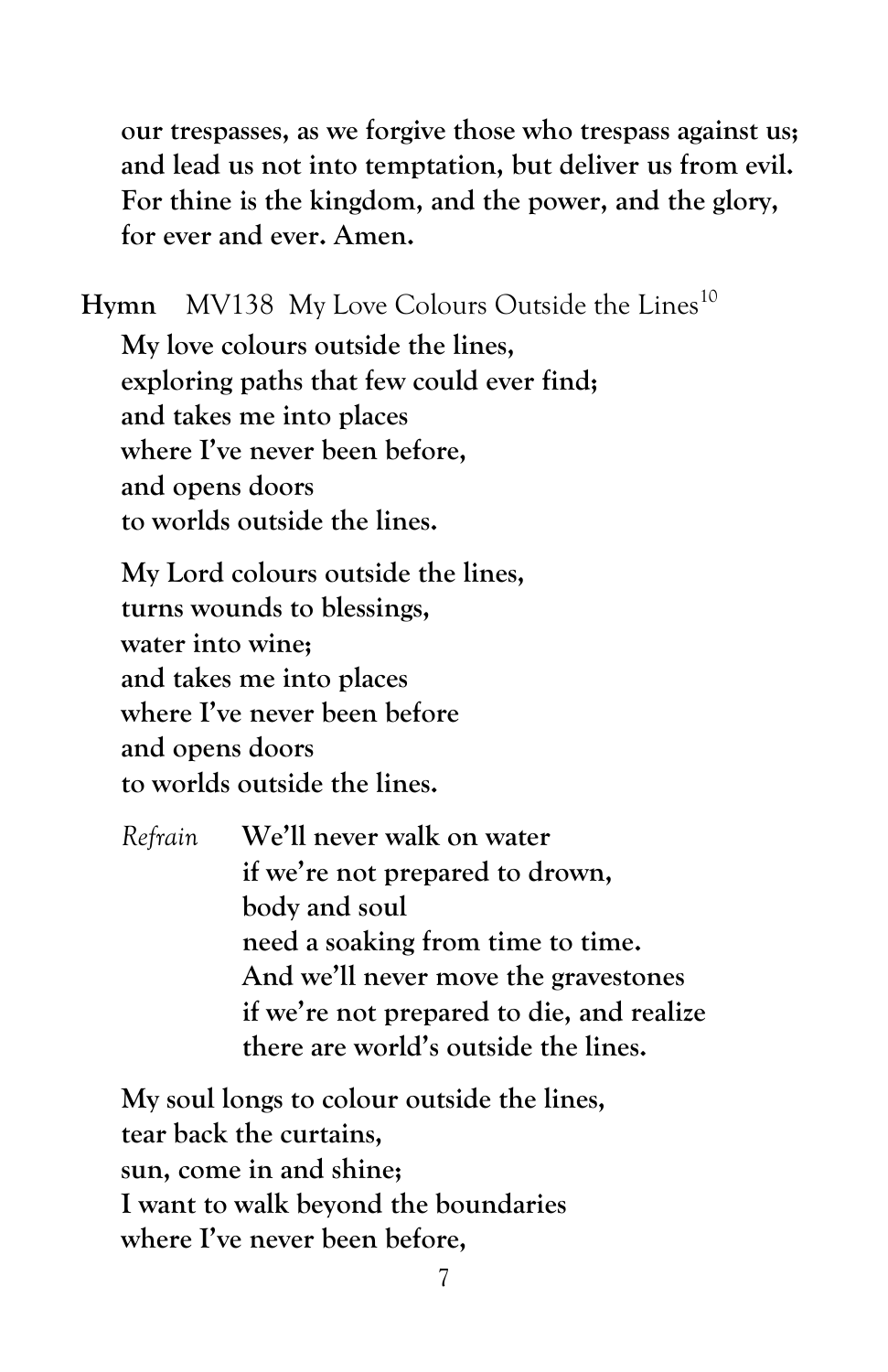**throw open doors to worlds outside the lines.**

*Refrain* **We'll never walk on water if we're not prepared to drown, body and soul need a soaking from time to time. And we'll never move the gravestones if we're not prepared to die, and realize there are world's outside the lines.**

**My soul longs to colour outside the lines, tear back the curtains, sun, come in and shine; I want to walk beyond the boundaries where I've never been before, throw open doors to worlds outside the lines.**

**Commissioning**

Amen MV#219 Ameni<sup>11</sup>

# **Ameni, ameni, amen, amen, amen, ameni.**

### *Postlude*

*֍֍֍֍֍֍֍֍֍֍֍֍֍֍֍֍֍֍֍֍֍֍֍֍֍֍֍֍֍֍֍* 

**Minister:** Rev. Tricia Gerhard (she/her) **Children & Youth Minister:** Michelle McConkey (she/her) **Choir Director:** Corinne Groff (she/her) **Pianist:** Shirley Hill (she/her) *ଵ୶ଵ୶ଵଵଵଵଵଵ*୰ଌ୶ଌ୶ଌ୶ଌ୶ଌ୶ଵ୶ଌ୶ଵ୶ଌ୶ଵ୶ଵ୶ଌ୶ଌ <sup>1</sup> Written by David Breeden. Found on: https://www.uua.org/worship/words/affirmation/yes-theres-no-binary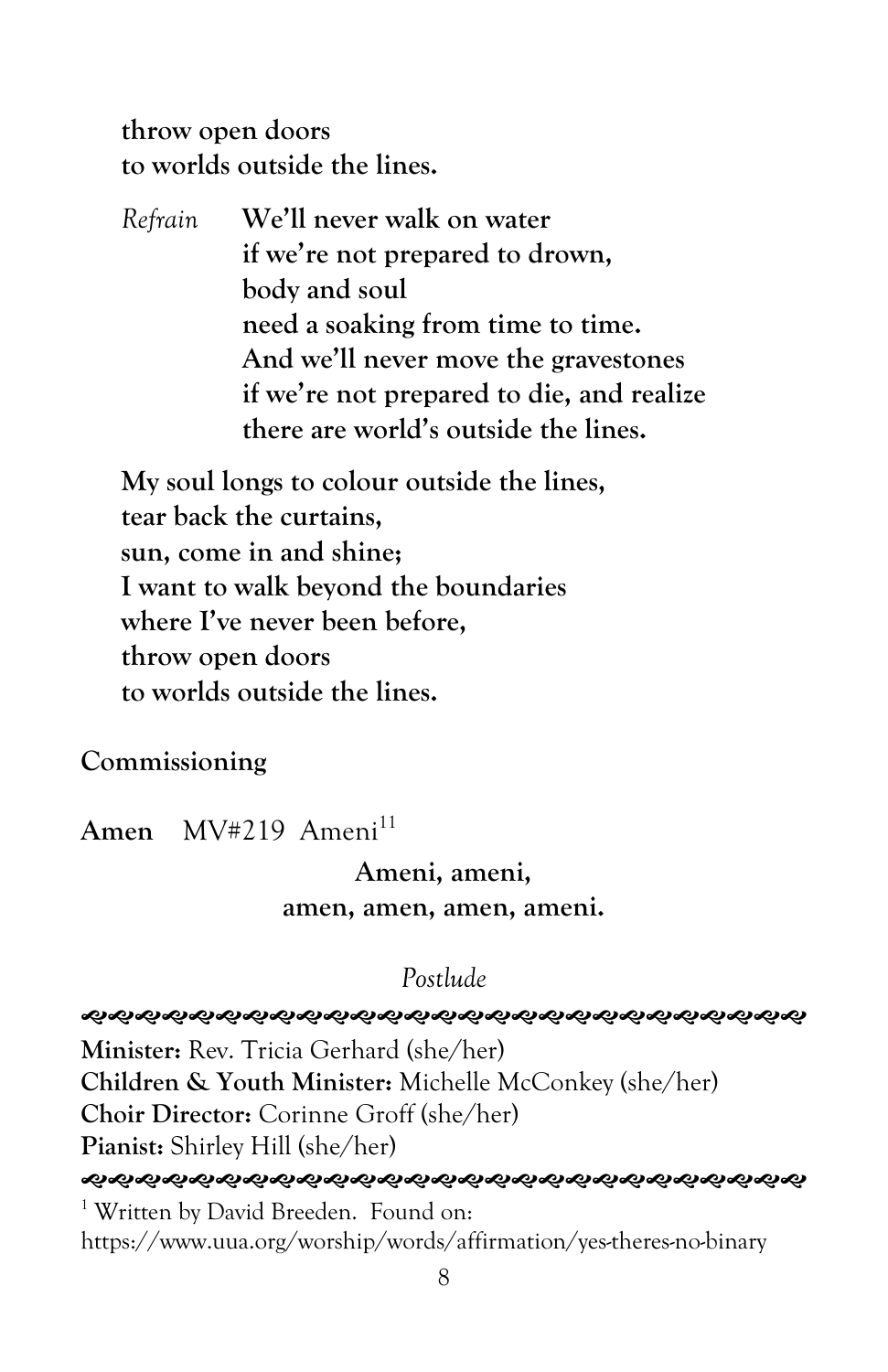<sup>2</sup> Written by Linda Lee Franson. Found on

https://www.uua.org/worship/words/chalice-lighting/pride-flame <sup>3</sup> This Pride worship service was created by Linda Hutchinson for use on June 10, 2018 at Sydenham Street United Church, Kingston, Ont. Used with permission © 2019 The United Church of Canada/L'Église Unie du Canada. Licensed under Creative Commons Attribution Non-commercial Share Alike Licence. To view a copy of this licence, visit http://creativecommons.org/licenses/by-nc-sa/2.5/ca. Any copy must

include this notice.

<sup>4</sup> Words and music: Marty Haugen. Words and music copyright © 1994 by GIA Publications, Inc. All rights reserved. 7404 S. Mason Ave., Chicago, IL 60638. www.giamusic.com. 800-442-1358. Used by permission. Reprinted under One License 605683.

<sup>5</sup> Words and music: Gordon Light, 2002; arr. Andrew Donaldson, 2002. Words and music copyright © 2002 Common Cup Company, [www.commoncup.com.](http://www.commoncup.com/) Used by permission. Arrangement copyright ©

2002 by Andrew Donaldson. Used by permission. Reprinted under One License 605683.

 $6$  Words and music: Bruce Harding, 2004. Words and music copyright  $\odot$ 2004 by Bruce Harding, [www.evensong.ca.](http://www.evensong.ca/) Used by permission. Reprinted under One License 605683.

<sup>7</sup> Words and music: Jim Strathdee. Words and music copyright © Jim and Jean strathdee (Desert Flower Music), PO Box 1476, Carmichael, CA 9566091 (916) 481-2999[. www.strathdeemusic.com.](http://www.strathdeemusic.com/) Used by permission. Reprinted under One License 605683.

<sup>8</sup> Words: John Oldham, 1995. Music: Ron Klusmeier, 1996. Words copyright © 1995 by John Wesley Oldham. Used by permission. Music copyright © 1996 by Ron Klusmeier[, www.musiklus.com.](http://www.musiklus.com/) Used by permission. Reprinted under One License 605683.

<sup>9</sup> Words: Steve Garnaas-Holmes 1991. Music: Steve Garnaas-Holmes 1991. Words and music copyright © 1991 Abingdon Press. Reprinted under One License 605683.

<sup>10</sup> Words and music: Gordon Light, 1995; arr. Andrew Donaldson. Words and music copyright © 1995 Common Cup Company,

[www.commoncup.com.](http://www.commoncup.com/) Used by permission. Arrangement copyright © Andrew Donaldson. Used by permission. Reprinted under One License 605683.